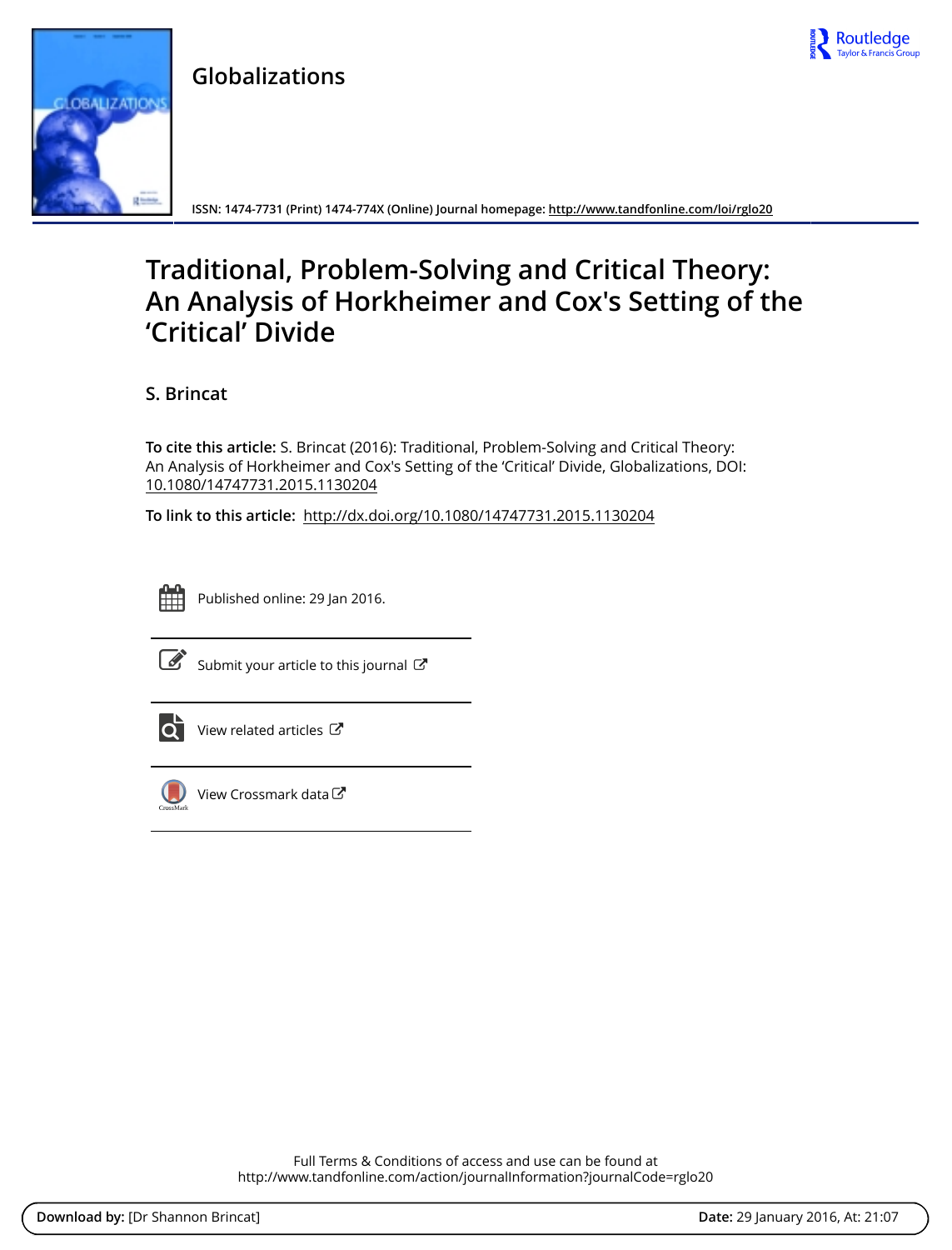# <span id="page-1-0"></span>Traditional, Problem-Solving and Critical Theory: An Analysis of Horkheimer and Cox's Setting of the 'Critical' Divide

S. BRINCAT

Griffith University, Brisbane, Australia

ABSTRACT Robert W. Cox's dictum that '(t)heory is for someone and for some purpose' (emphasis in the original) is said to be the most-quoted line in International Relations (IR) theory. Yet whilst this spurred a revolution in critical thinking in IR, it echoed a far older conception of Critical Theory advanced by Max Horkheimer in the 1930s that claimed there is 'no theory of society ... that does not contain political motivations'. Both sentiments emphasize the relation between knowledge and human interests, and yet both formulate two distinct—though allied—ways of approaching 'critical' theorizing. In order to understand the similarities and differences in their approaches, this paper draws out three loci of difference between Cox and Horkheimer regarding the question of emancipation: (i) the epistemological relation between 'critical' and 'Problem-Solving' (Cox) or 'Traditional Theory' (Horkheimer); (ii) the emphasis placed on transformation and historical process; and (iii) the importance of intersubjectivity in how each approach emancipation. It is argued that by actively combining critical (dialectical) approaches across the social sciences, broadening human agency through civilizational dialogue, and retaining a commitment to emancipatory (and visionary) political futures based on human association, that Critical International Theory can maintain ongoing relevance in IR.

Keywords: Critical Theory, emancipation, intersubjectivity, civilizational coexistence, Cox, Horkheimer

It's [Critical Theory] goal is man's emancipation from slavery.

(Horkheimer, [1972a](#page-15-0), p. 246)

Critical theory allows for a normative choice in favour of a social and political order different from the prevailing order.

(Cox, [1981,](#page-14-0) p. 128)

C 2016 Taylor & Francis

Correspondence Address: Shannon Brincat, School of Government and International Relations, Griffith University, Brisbane, QLD 4111, Australia. Email: [s.brincat@griffith.edu.au](mailto:s.brincat@griffith.edu.au)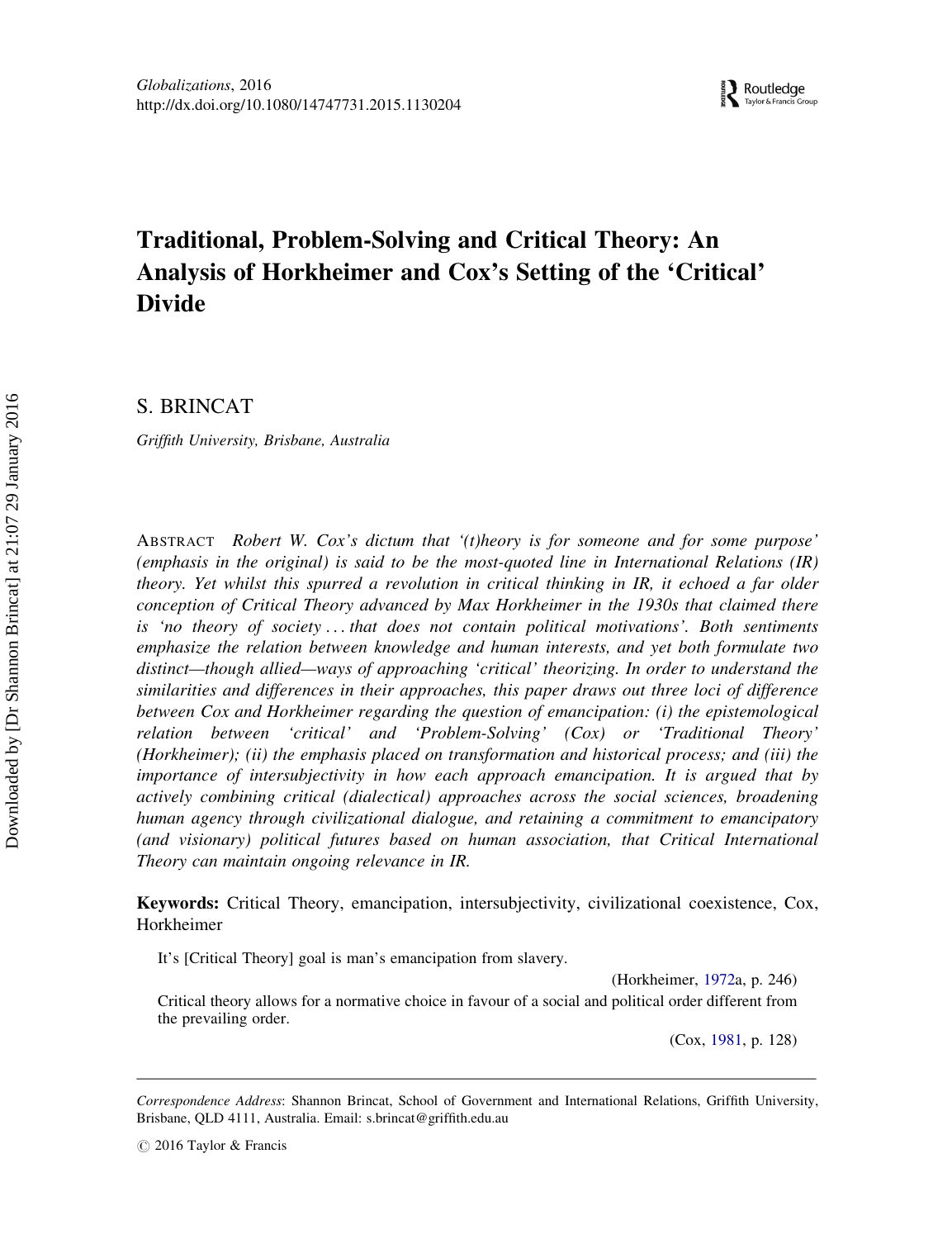# <span id="page-2-0"></span>2 S. Brincat

The similarities and differences between the thought of Robert W. Cox and Max Horkheimer, two paragons of critical thought, have as yet to be articulated in IR theory. The young Horkhei-mer [\(1972](#page-15-0)a) distinguished Critical Theory  $(CT)^1$  $(CT)^1$  by virtue of its emancipatory interest and viewed this philosophical current as the theoretical arm of real social struggle (p. 245). Even before he had named this approach 'critical', Horkheimer anchored it between social philosophy and social science. The tasks of the Institut für Sozialforschung were thoroughly social, that is, its research was to be governed by an overriding concern with the 'vicissitudes of human fate . . . not as mere individuals, but as members of a community' (Horkheimer, [1995,](#page-15-0) p. 1). Developing from Marx, Hegel, and German Idealism, a focus on the cultural life of humanity, the Frankfurt School (FS) came to be defined by its explicit normativity regarding 'the emancipation of humanity from enslaving conditions' (Horkheimer, [1972](#page-15-0)a, p. 245ff). Freedom, so conceived, was a social achievement in which intersubjectivity, social relations, and human association were the focal point for not merely explaining but rationalizing society: to move from the alienating conditions of 'human fate' to a 'rational determination of goals' (p. 207). From Marcuse's concern with the liberatory 'aims' of humankind, to Habermas' 'deep-seated anthropological interest' in emancipation, to Honneth's ideal of mutual recognition today, CT has maintained a nascent optimism in this emancipatory project first outlined by Horkheimer.<sup>[2](#page-14-0)</sup>

Critical International Theory (CIT) shares in this tradition, part by convention and part by association. The work of Robert W. Cox' has been placed under this umbrella, somewhat problematically, given that he disputes this label, denies that the FS was ever part of his canon, and is uncomfortable with the word 'emancipation' even whilst admitting CT is bound to this concept as the critique of that which is  $(Cox, 2012, pp. 18, 23-24)$  $(Cox, 2012, pp. 18, 23-24)$  $(Cox, 2012, pp. 18, 23-24)$ . Nevertheless, through a number of closely shared concerns, not the least of which is the fact that their groundbreaking essays share remarkable thematic and argumentative similarities,  $3 \text{ Cox's}$  $3 \text{ Cox's}$ articulation of CT parallels Horkheimer's. They share fundamental concerns, including: the problematization of positivism, the promotion of an historical materialist understanding of social transformation, and the pursuit of normative goals broadly related to an emancipatory politics which they both define as freedom from slavery. And though the question of emancipation is muted in much of Cox's work, it remains a latent presence detectable in his concern for social equity, cultural tolerance, and transcivilizational dialogue and understanding (pp. 20, 21, 24, 32–33).

These synergies lead to the possibility for an evaluative comparison between Cox and Horkheimer, particularly regarding how they distinguish CT from Problem-Solving (PS) or Traditional Theory (TT), respectively. This paper focuses on the form, aims, and purposes Cox and Horkheimer give to CT, that is, the content of critical theorizing, the tasks they direct this theoretical architecture towards, and the 'critical' attitude each takes to the social sciences generally. Rather than pursuing a synopsis of their two essays, the paper draws out three loci of difference regarding this central question of emancipation: (i) the epistemological relation between 'critical' and 'Problem-Solving' (for Cox) or 'Traditional Theory' (for Horkheimer); (ii) the emphasis placed on transformation and historical process; and (iii) the importance of intersubjectivity in how each approach emancipation (which includes questions pertaining to both the agent of emancipation and the addressee of CT). It is argued that by actively combining critical (dialectical) approaches across the social sciences, broadening human agency through civilizational dialogue, and retaining a commitment to emancipatory (and visionary) political futures based on human association, that CIT can maintain ongoing relevance in IR.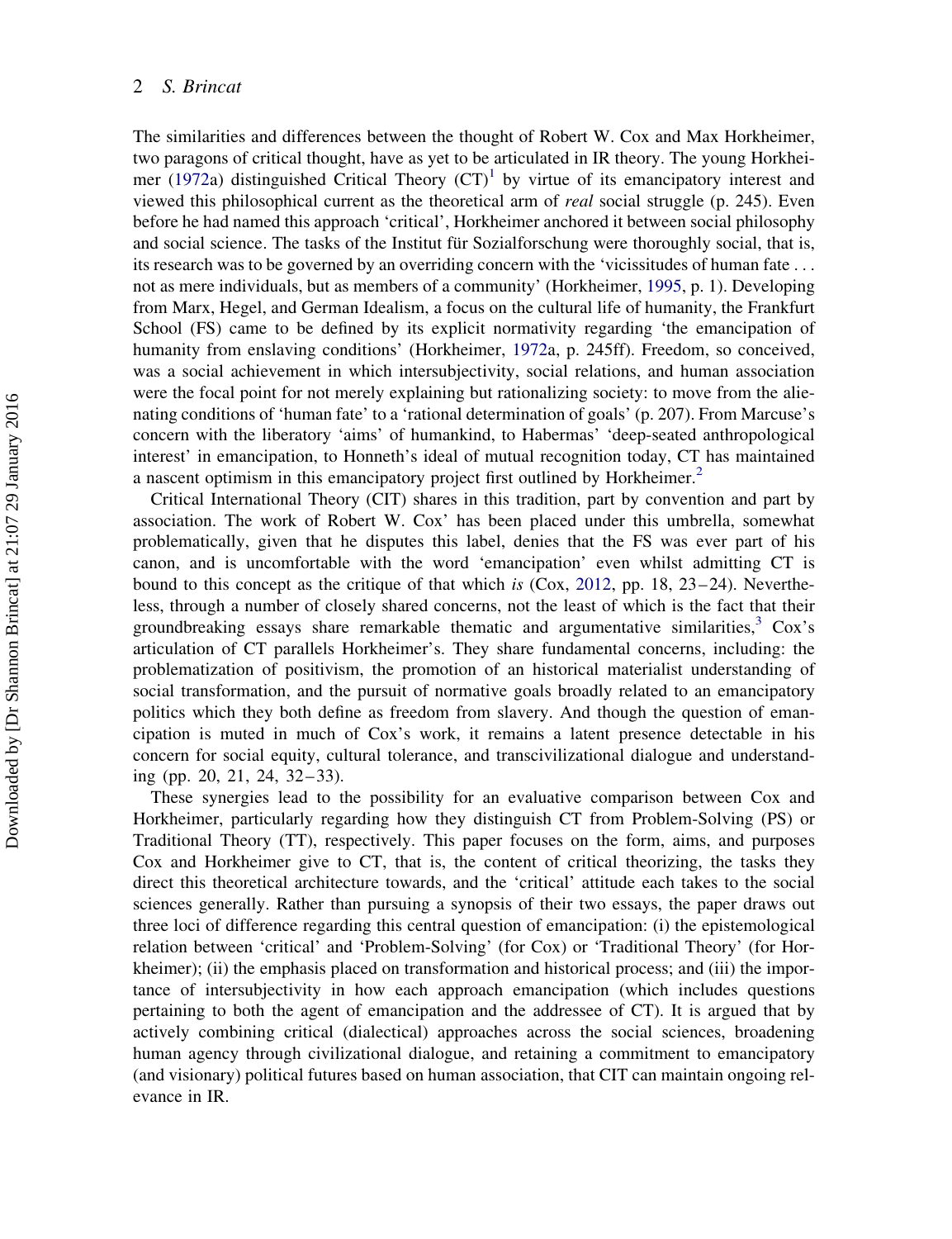#### <span id="page-3-0"></span>Critical Versus PS and TT

In his seminal essay, 'Social forces, states, and world orders' [\(1981](#page-14-0)), Cox opens with three suggestions for theoretical inquiry in IR: that it should look at the problem of world order as a whole without reifying the world system; that it must not underrate state power but give proper attention to the social forces contributing to the development of states and the world system; and that theory should be based on changing practices and empirical/historical study. Yet, rather than pursuing the construction of this approach, Cox operationalizes it by examining hegemony and imperialism through social forces, forms of state, global political economy, and world orders, all with a view to how these are related and changing. The main presentation of Cox's version of CT—and the reason for the papers renown—is found only in a few pages under the subheading 'On Perspective and Purposes'. This opens with what is said to be the mostquoted line in IR that 'Theory is always for someone and for some purpose'—a sentiment that expresses Cox's keen detection for the ideological and normative content within all theories. For Cox, all theories have a perspective derived from their position in time and space: a particular standpoint. Whilst sophisticated reflexivity may attempt to transcend this condition, the initial perspective is always contained within and must be unconcealed (Cox, [1981](#page-14-0), pp. 128– 130). If this is the case, then we must ask: who is Cox's theory for? What purpose does it serve?

Cox ([1980\)](#page-14-0) asserts that theory can serve either of two purposes. The first type, 'problemsolving theory', takes the world as it is with the aim to make it 'work smoothly' (p. 129ff). It assumes the permanence of the prevailing social and political relations that frame its parameters—the acceptance of which belies not only the ahistoricism of such approaches but also how they remain uniquely 'value-bound'. The strength of this approach is to fix a problem through limited variables and precise examination, leading to statements of laws and regularities amenable to generality but which imply the very 'institutional and relational parameters assumed in the problem-solving approach' (my emphasis added) (Cox, [1981,](#page-14-0) p. 129). Yet it remains non-reflexive of its own perspective and the social position it mirrors and serves. The exemplar, for Cox, is neorealism that assumes three basic realities as fundamental and unchanging in world politics: the nature of man (as the Hobbesian restless desire for power); the nature of states (as fixed on the pursuit of national interest); and the nature of the state-system (as placing identical rational constraints on the pursuit of the national interests through the balance of power). Within these basic realities that constitute, for neorealism, the permanence of existing relations and institutions, history is merely a recurrent play in which 'the future will always be like the past'. The result is the tragedy of a 'continuing present' (pp. 131, 129). Such methods however lead only to a fragmentary, one-sided, and partial aspect of the whole. Neorealism is built on a 'false premise' because world order is not fixed in the way it assumes, not only because of the relation between all things that eludes this theory, but because all things are also undergoing complex transformations. Neorealism's 'fixity' is exposed not only as the ideological bias of, and for, those 'comfortable' with the given order (pp. 127, 129) but a methodological error, and, I would add, an ontological one regarding what there is in world politics.

The second purpose theory can serve is named 'critical theory': it serves to expose PS as an identifiable ideology with conservative consequences. It questions the very framework assumed by PS, instead calling for theory to 'stand apart from the prevailing order of the world and ask how that order came about ... [its] origins and how and whether they might be in the process of changing' (Cox, [1981,](#page-14-0) p. 129). Cox later ties this emphasis on historicism in CT to Braudel's [\(1995](#page-14-0)) approach to the *longue durée* (the examination of how an existing order came into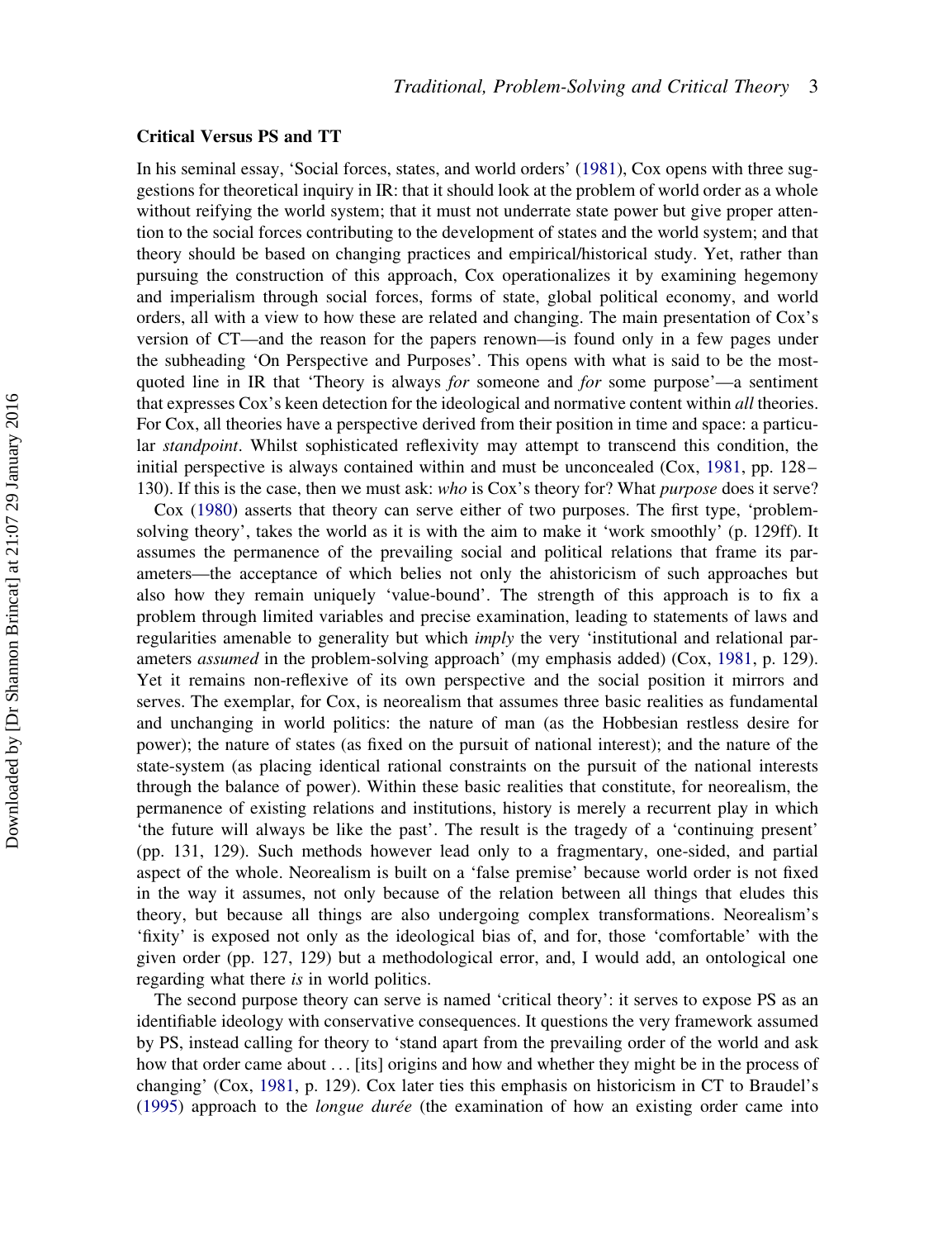<span id="page-4-0"></span>being, its contradictions, and how it may be changed) (p. 21). Cox's version of CT presents a continuously changing social world order with theory as a series of interconnected hypothesis of social transformation (Cox, [1981](#page-14-0), p. 139). Yet the capacity of the theory to reason on possible futures requires a keen analysis on processes of social forces, forms of state, and global political economy (particularly those forces generated by the changes in production), all of which are seen as configurations of material capabilities, ideas, and institutions, that are in relation and impact each other (Cox, [1981,](#page-14-0) pp. 130, 138, [1987](#page-14-0)). Rather than separation and fixity, Cox's CT directs itself to the social and political complex as a process of change in which both parts and the whole are involved (Cox, [1981](#page-14-0), p. 129). Moreover, it does not regard historical structures as determinative but as a pressure on human agency. This structure, Cox insists, should be viewed from the 'bottom' or the 'outside' for it is only this view that allows CT to be open to possibilities of transformation by looking for the emergence of 'rival structures' that express 'alternative possibilities of development' (pp. 135, 137). Whereas conflict is an inherent condition for systemic reproduction in neorealism, for Cox's CT, conflicts are viewed dialectically as 'possible cause[s] of structural change' (p. 134). Accordingly, whilst the existing social order as a 'framework of action' may seem durable or permanent, CT's task is to trace their origins and detect their weakening. Just as material power shifts, so do the shared understandings of social relations and the collective images of social order. Amidst these processes, Cox's CT aims for what he calls 'normative choice' in social order and, through its historicist methods, defends this aim as practical in the sense of transcending existing order within the range of what is feasible within existing conditions (pp. 136–137, 130).

We could operationalize this Coxian methodology of critical theorizing through five steps. As action is never free but takes place within a 'framework for action', so we must start with a historical enquiry into human experience of this framework. Theory is also, necessarily, shaped by this 'framework for action' and as it is therefore relative so too must it be reflexive, aim at a broader time-perspective, and always begin anew. As the 'framework of action' itself changes over time, the 'principal goal' of CT is to understand these changes immanently. This 'framework of action' is a historical structure—a combination of thought patterns, material conditions, and human institutions—that does not determine actions mechanistically but provides a context ('habits, pressures, expectations, and constraints') in which action takes place. The 'framework of action' should therefore be analysed through the conflicts within it that open the possibilities for social transformation (Cox, [1981,](#page-14-0) p. 135). As such, the purpose of Cox's CT is to serve our understanding of the historical situation in which the possibilities of human agency for transforming world politics are located—a view that can have strong to weak interpretations regarding the role of theory, the capacities of agency, and the constrictions of structure.

How Cox sets up the 'critical' and PS divide is compelling and continues to challenge orthodox IR. Yet Cox's articulation has also had two unfortunate, if unintended, consequences: firstly, a tendency to bifurcate PS and CT by positing them as a binary, and secondly, towards privileging a critical historicism rather than a reflexive theory of emancipatory transformations. In regard to the former, as Booth describes it, the Coxian framework sought to shift PS within the status quo, to a CT with the problem of the status quo. That is, whereas PS 'replicates', CT was to 'emancipate'. Yet Cox's articulation played into those who wanted to dismiss CT as something idealist rather than interested in solving real problems (Booth, [2007](#page-14-0), p. 242ff). Through Cox's formulation, CT was easily depicted by its detractors as some extraneous moral critique on social order rather than as a philosophical and scientific examination of overcoming the limits (the suffering and injustices) within the status quo.<sup>[4](#page-14-0)</sup> Without adding in the qualitative dimension to change (i.e. its emancipatory content), Cox's work could lead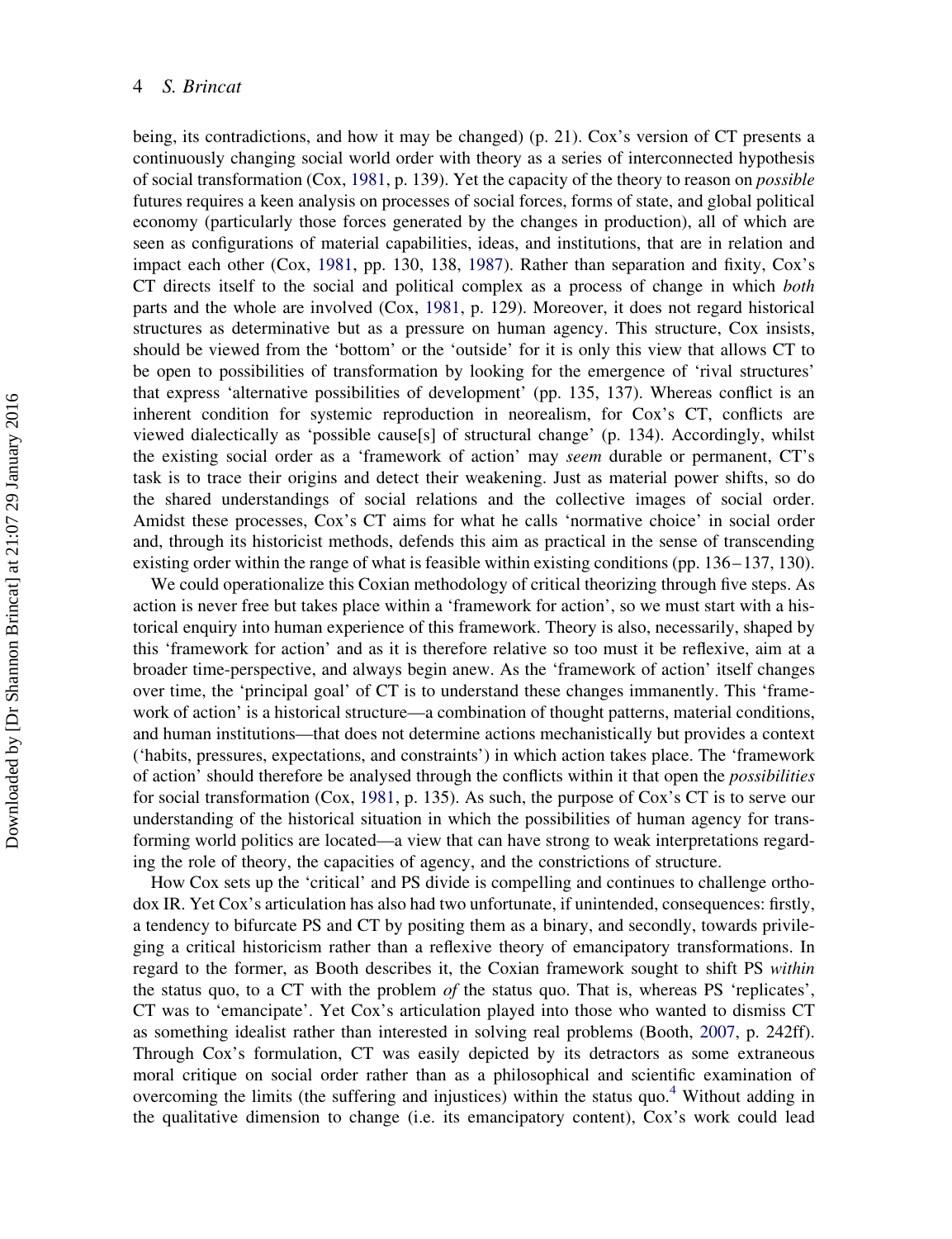<span id="page-5-0"></span>to the nonsensical assertion that, for example, liberalism is 'critical', given the revolutionary transformations wrought under neoliberalism. Similarly, Jahn has posited that Cox's conceptualization implied that other approaches were not 'critical', or at least not critical in the same way, thus proliferating any number of 'critical' subfields and increasing the compartmentalization of IR. More problematic was that it made declaring one's normative standard an act of placing one's proverbial 'flag in the sand', rather than urging constant reflection (Jahn, [2014](#page-15-0)). As Booth and Neufeld have argued, as all theories are normative, what is unique about CT is not its normativity but how it is reflective upon its commitments—such reflexivity is not a contamination of critical research but constitutive of it (see Booth, [2007](#page-14-0), pp. 242–244; Neufeld, [1995](#page-15-0), pp. 138, fn 11). As such, Cox's resistance to engage the question of emancipation seems contradictory to his insistence on reflexivity. It is also at variance with Horkheimer's insistence that CT is to be, above all, reflective on the social origins and consequences of all knowledge especially its own. The question, for Horkheimer, was how to combine philosophy and science without either dominating the other.

In distinction to Cox, Horkheimer [\(1995](#page-14-0), p. 1, [1972a,](#page-15-0) p. 210) articulates CT's emancipatory interest in a way that is to be both practical and wedded to so-called Traditional approaches. For him, the great challenge for CT (and social philosophy generally) was that modern thought had replaced the dialectic of social conflict with the individualist notion of a harmony of individual interests. Whether Kantian philosophy or rational choice theory, today, the rootedness of such approaches in the isolated subject (*Einzelpersönlichkeit*) reified the particular: such approaches see only the individual in society and relations between such individuals. The atomized subject was reflected in the dominant view of scientific method in which the 'mediation between empirical experience and the consciousness of one's freedom in the social whole no longer required a philosophy, but simply linear progress in positive science, technology, and industry'. The dilemma for CT was how to speak of its object—the 'cultural life of humanity'—in ways that did not seem ideological and sectarian to those who only believed in facts. For Horkheimer [\(1995](#page-14-0)), the point was not to conceive of theory as if it were constructed beyond empirical science, but to explore the complicated psychical links between the material and ideational through the 'dialectical penetration and development of philosophical theory and specialized scientific praxis' (my emphasis added) (pp.  $8-12$ ). This involved the development of a research programme in which TT and CT were 'brought together' in order to pursue 'larger philosophical questions on the basis of the most precise scientific methods ... without losing sight of the larger context' (pp. 9–10). Hence, Horkheimer's use of statistics, surveys, reports, public agencies, specialists, and various methods serves as the basis for philosophically oriented social inquiry. This was not the blind enlistment of empirics but their sublation through CT by mediating how and what we observe through a perspective sensitive to the social, historical, and dialectical whole, and guided by an emancipatory interest to reduce human suffering. In this way, the epistemological relation between CT and TT was to be placed in the service of a practical interest in emancipation.

### Transformation and Emancipation

This relates directly to the second consequence of Cox's formulation of CT regarding its understated emancipatory content. In his essay, and indeed throughout the middle part of his writing career, $5 \text{ Cox's emphasis on historicism was directed towards developing a more full account of}$  $5 \text{ Cox's emphasis on historicism was directed towards developing a more full account of}$ the changing social totality of IR, and only secondarily with the content of the normative choice within this social transformation. Whilst a more sustained engagement with emancipatory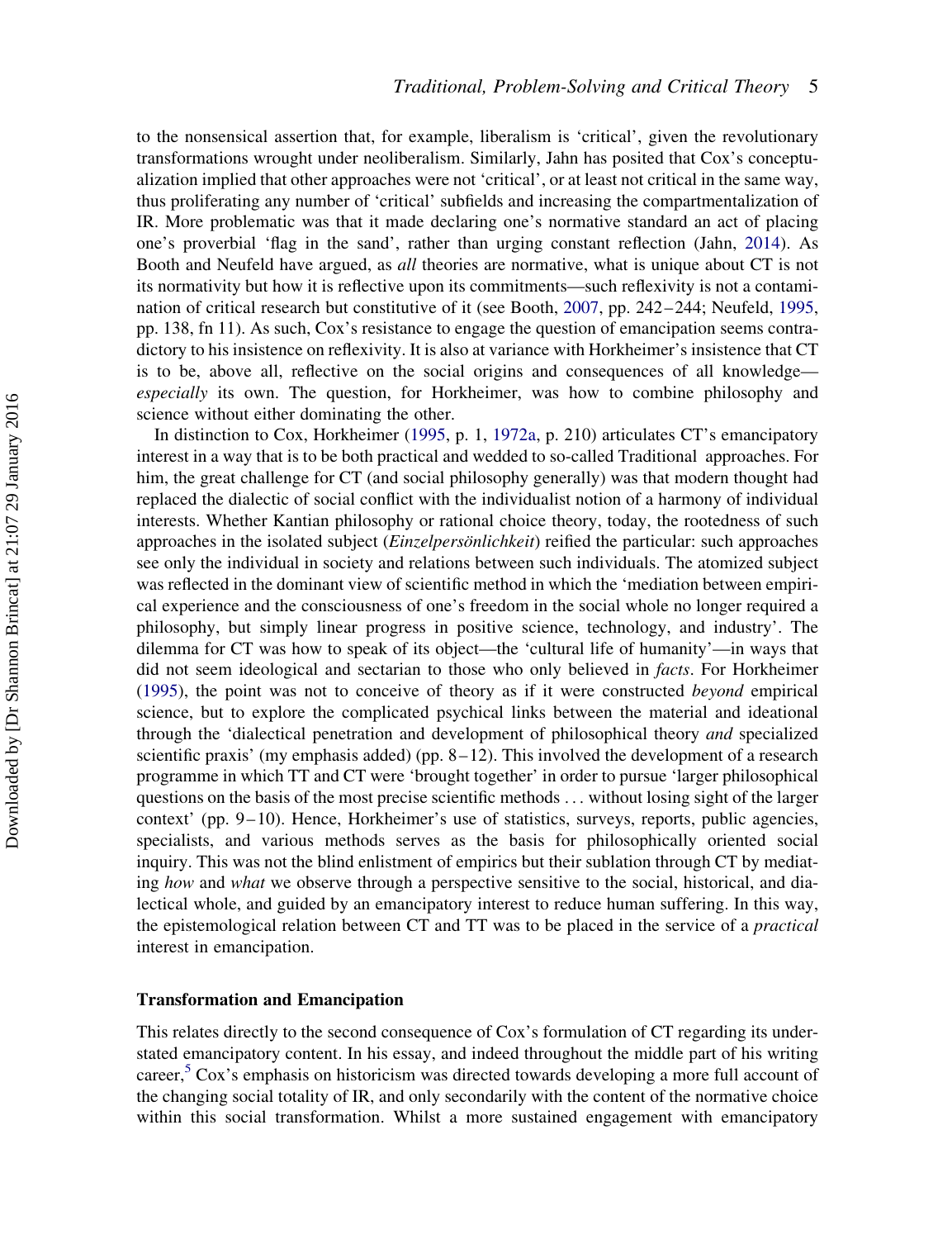<span id="page-6-0"></span>concerns would resurface in his later civilizational 'turn', in his groundbreaking essay, Cox [\(1980](#page-14-0)) made it quite clear that the 'principal goal' of CT was to understand change and explain historical processes rather than act as participants in this struggle, though he did suggest it could be a 'guide' to such action (pp. 131, 135), and later stated that CT is interested in 'how change may be influenced or channeled' (Cox, [1996a,](#page-14-0) p. 525). So, it is not the emancipatory aims within Cox's preferred historical materialist tradition that are emphasized but its methodological benefits: the dialectical exposition of contradictions; the vertical dimensions of power (imperialism); the reciprocal relation between state and civil society complex; and the contradictions of production (Cox, [1981](#page-14-0), pp. 133–135).

Whilst Cox rarely engages directly with emancipatory themes—notions of freedom, ethics, and normativity—this is not to say they are absent. In fact, their presence pervades his entire work, appearing in notions of social justice (Cox, [1981](#page-14-0), p. 128), new democratic ('consensual') multilateralism (Cox, [1996a,](#page-14-0) p. 533), 'coexistence in diversity' (Cox, [2007](#page-14-0), p. 513), his hopes for a Polanyian 'double movement' against hyperliberalism (Cox, [1996b](#page-14-0), p. 32), his insistence on a new world order 'built from the bottom up' (p. 35), and perhaps most openly in his description of the need for subordinate classes and the periphery to form counter-hegemonic relations in a new historic bloc (Cox, [1983](#page-14-0), pp. 162–175, [1977,](#page-14-0) p. 387). Indeed, it is these emancipatory concerns that animate social transformation because, as he writes, our world is seen from a standpoint that includes 'hopes and expectations for the future' (Cox, [1981,](#page-14-0) p. 128). The point is not the absence of these ethico-normative considerations in Cox's thought but rather his reticence to discuss these openly that, arguably, restricts the reflexivity of his version of CT. For if the purpose of CT is to become aware of its own perspective, then this must involve placing up for contestation its own normative ideals. As Hamati-Ataya [\(2013](#page-14-0)) has recently posited, Cox [\(2012](#page-14-0)) showed that CT must give an account of its own existence so as to not fall to unconscious ideology (p. 675).

Cox's reticence is only partly explained by his uncomfortability with the subjective vagaries of the term 'emancipation'. Another explanation stems from the historicist tradition he draws from. As he has stated on many occasions, rather than the FS, Hegel, or German Idealism, the influences on his work were comprehensively historical: Vico, Sorel, Braudel, Collingwood, Carr, and Gramsci (Cox, [2012](#page-14-0), pp. 24–25, [1996b\)](#page-14-0). In this approach, man and its institutions are viewed as genetic, 'a continuing creation of new forms', rather than something essentialist or teleological (Cox, [1981,](#page-14-0) p. 132). So too does it approach the international in an 'evolutionary way' (Cox, [2007](#page-14-0), pp. 513, 516), that is, examining the sequence of changes within history, how a particular 'fit' has come about and comes 'apart' (Cox, [1981](#page-14-0), pp. 141–142). As argued by Devetak [\(2014](#page-14-0)), Cox appeals to a secular political historicism rather than metaphysical and moral philosophies, on the basis of which Devetak argues that this 'historical mode' of CT could rival PS theories (p. 417). Despite the advantages of such a reading, it leads us back to the problem of bifurcating 'critical' from other theories (discussed above). Moreover, it leaves unanswered the question of how CT could move from mere history (albeit a history with a more detailed understanding of change) to a theory of social transformation that is a guide for 'normative choice in favour of a social and political order' that Cox places as the penultimate aim of CT. One cannot just gesture to normativity; it must be confronted with the greatest possible analysis.

Horkheimer's set-up of the relation between CT and TT provides a means to address such a question. Horkheimer ([1995\)](#page-15-0) notes, in a similar refrain to Cox, that all scholarly work is derived from the impulses of one's own world-views (p. 14). At the same time, whilst theory corresponds to the tasks set by researchers themselves, bringing theoretical hypotheses to bear on the facts is not something done by the researcher but by industry, the needs of capital broadly defined. New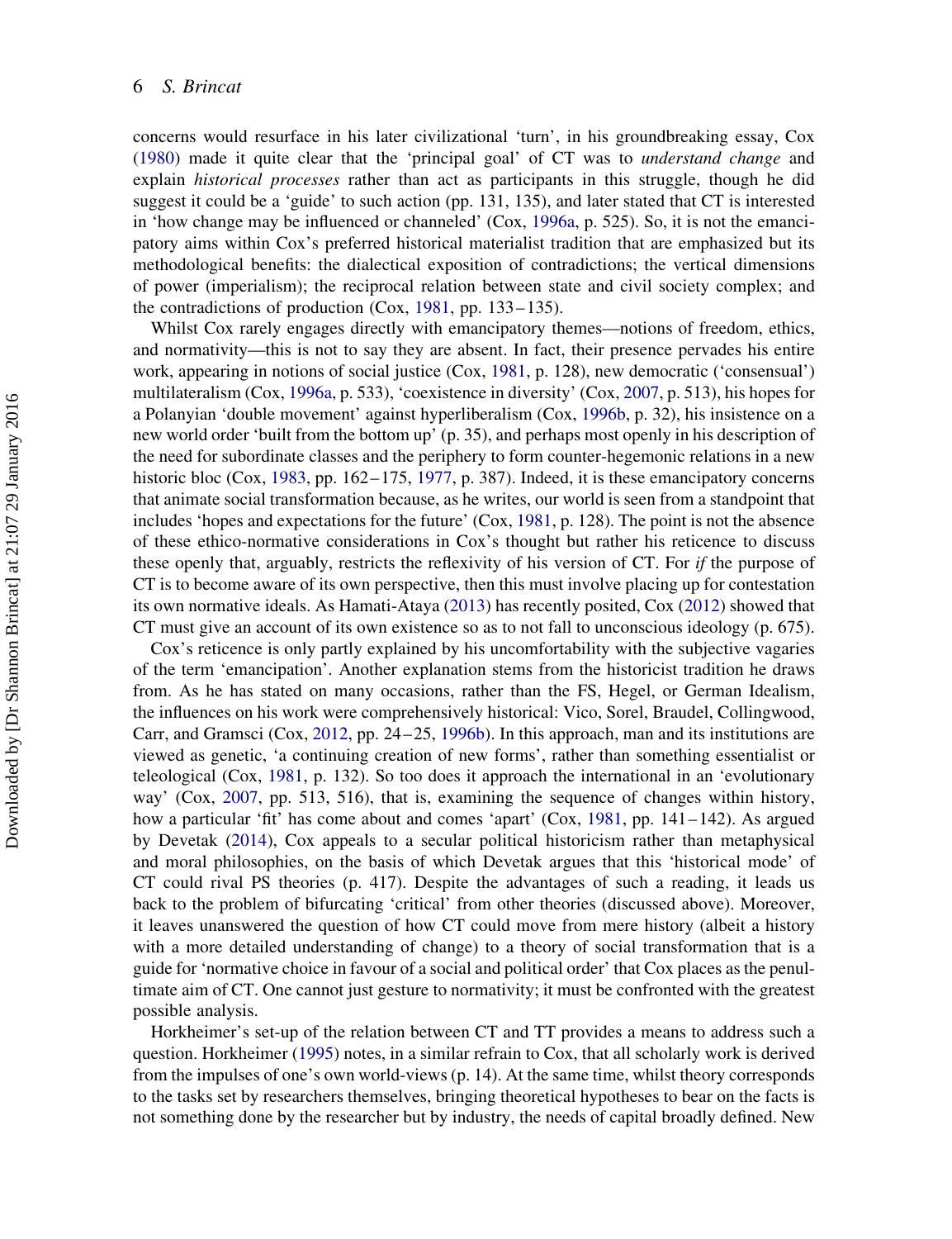<span id="page-7-0"></span>ideas win out due to historical circumstances and social conditions rather than genius or accident, and in the conditions of late capitalism, the sole purpose of knowledge is its instrumentality. It is in this way that science falls to the '[c]onservation and continuous renewal of the existing state of affairs' (Horkheimer, [1972](#page-15-0)a, p. 196). And yet, at the same time, this real function served by science is obscured (p. 198). Horkheimer's [\(1972a\)](#page-15-0) conception of CT was, in part, intended to overcome the one-sidedness and limited nature of such intellectual processes when detached 'from their matrix in the total activity society' (p. 199). Rather, CT sought a developing picture of society as a whole rather than as a static snapshot of a part abstracted from its context and historical development (p. 240). On this point the historical and dialectical methods of Cox and Horkheimer parallel: All things in the social process, the 'parts' and the 'whole', are seen to be in the process of movement and the strength of CT is its ability to abstract these particulars whilst integrating such analysis back within the totality. This method of immanent critique enables CT to expose the difference between a *reality* and its *potential*—a task accomplished 'by relating social institutions and activities to the values they themselves set forth as their standards and ideals ... ' (Horkheimer, [1975](#page-15-0), p. 234).

So Horkheimer shares with Cox the exposition of the hidden purposes and aims served by theory. In Horkheimer's ([1972a](#page-15-0)) words: 'There is ... no theory of society ... that does not contain political motivations' (p. 222). Of crucial importance however is that Horkheimer, in distinction to Cox, does not end with this exposition of the knowledge constitutive interests of TT, nor exclude such approaches because of their buttressing of the status quo and fundamental lack of reflexivity. Rather, Horkheimer seeks to *conjoin* CT and TT in order to reveal the 'problem constellation' in the present through not only facts (social empirics) but values (social philosophy). This combination of facts and values is to overcome the reification (forgetting) of human-made conditions so that the everyday 'humiliation' and 'horror of history', the 'suffering' and 'death', that are taken as the 'ultimate facts in an age that believe[s] naively in facts' that humankind can allegedly do 'nothing about it', can once again be evaluated (Horkheimer, [1995,](#page-15-0) pp. 5–7). With the deepening of the contradiction between individual happiness and their *real situation* in modernity, this critical task becomes ever more urgent (pp.  $7-11$ ).

Within this broad appeal for an emancipatory social science, Horkheimer outlines two forms of knowing: TT, premised on Descartes Discourse on Method, and, CT, based on Marx's political economy. The former shares many similarities to Cox's notion of PS: it organizes experience through questions from present-day society, separating theory from science, and leaves unreflected the historical goals, purposes, and tendencies such knowledge serves and is a part of. The other proffers a theory of society that is concerned for the 'reasonable conditions of life' (Horkheimer, [1972](#page-15-0)a, pp. 198–199). Accordingly it calls for 'the rational organisation of human activity' or the 'rational constitution of society' which Horkheimer ([1972a](#page-15-0)) defines as the fulfillment of humankind 'and all their potentialities' or the 'free development of individuals' (pp. 244–246, 249). In present conditions, this means a through-going critique of the 'cause of wretchedness', namely political economy, and the potential within these deformed conditions for a 'free, self-determining society' (pp. 249, 248). Accordingly, CT takes an active posture to history: not only is humankind the producer of its history and way of life, the necessary conditions for its emancipation from suffering *already* exist (p. 227 Note 20, pp. 244–245). Moreover, it places this actualization of freedom as a social achievement wherein Horkheimer's notion of 'rational' hinges on the conditions of human association. Even though this rational society seems to exist only in fantasy, Horkheimer ([1972a](#page-15-0)) affirms that it 'is really innate in every man', bringing to the fore the intersubjective basis of individual freedom and equally so, the notion of social struggle in which the actualization of this rational society is dependent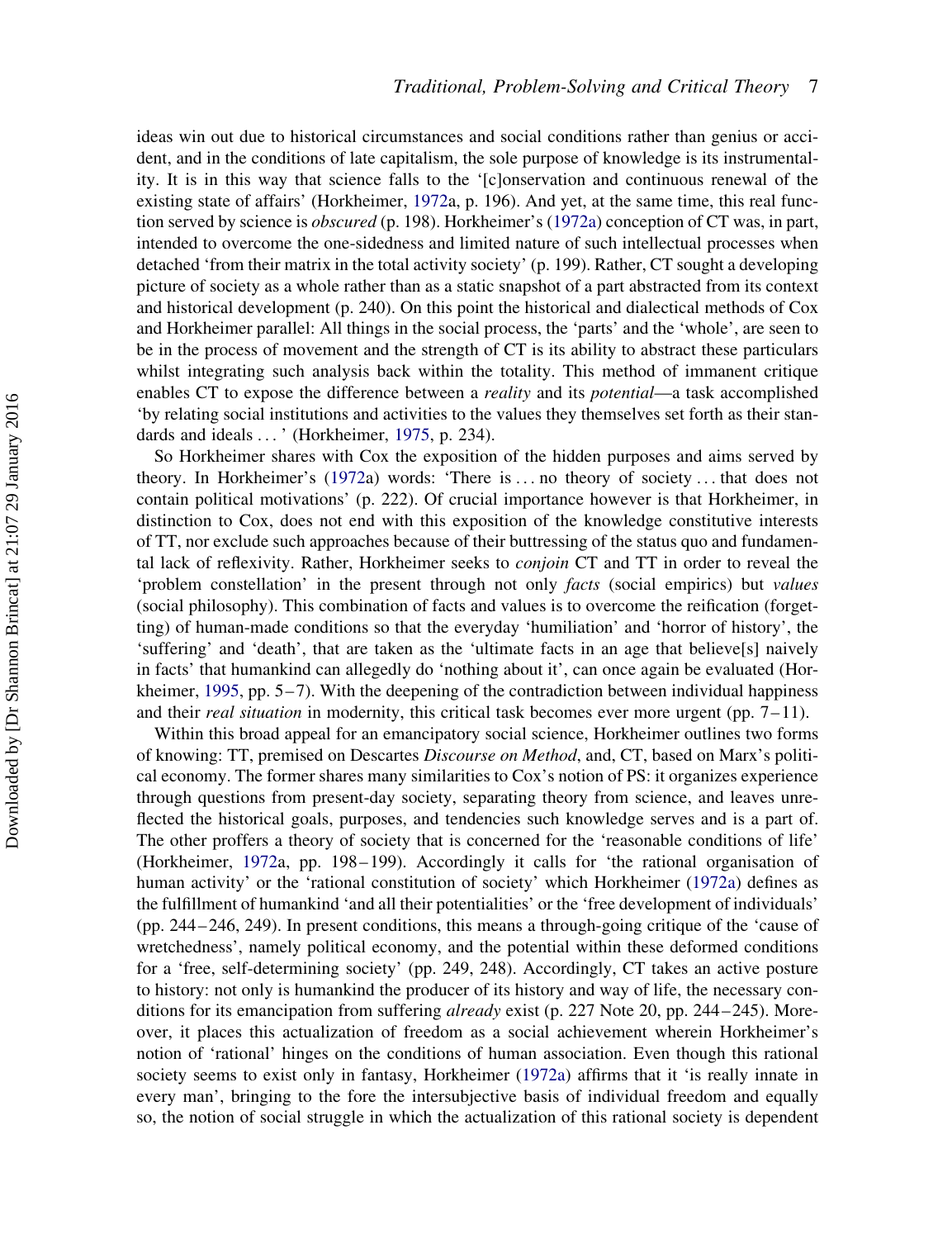on 'historical conflicts' (pp. 251, 200). Horkheimer describes the world of capital, the world experienced as a natural process, as a 'pure' mechanism, a 'supra-historical eternal category', a world that 'is not [our] own', a form of 'deadened existence from which society must emancipate itself'. The suffering inherent to these pathological social conditions may override the cooptation of the oppressed in the cultural and psychical bonds of capital. The oppressed's 'despair' at the void between their individual actualization and their real situation can become a 'decisive factor' pushing towards emancipation (p. 212).

Yet such awareness of social injustice does not, of itself, lead to emancipatory change. Horkheimer ([1972a](#page-15-0)) rejects the idea that the working-class (and other oppressed groups, one should add) have some 'guarantee of correct knowledge' either of their predicament or their power (pp. 240, 213). What is guaranteed however is a 'circle of transmitters' who will necessarily be aroused by 'prevailing injustice'. But, Horkheimer warns, this guarantees only a contemporary—not a future—community of transmitters. We may arrive in conditions where such awareness has become impossible (indeed this is what Horkheimer and Adorno would later presume in the Dialectic of enlightenment thesis). But well before his pessimistic turn, Horkheimer, like Cox, gave CT a guiding role to the emancipatory project. Here, echoing Marx, Horkheimer asserts that the 'social function' of CT is to form a dynamic unity with the oppressed to become an 'expression of the concrete historical situation and a force within it to stimulate change' (p. 215).

Yet this aspirational quality of theory as an active social participant results in an unresolved political tension at the heart of CT. For whilst suffering provides the materialist content for a critical reason (Horkheimer, [1972a](#page-15-0), pp. 242–243), the potential for emancipation is reduced to a weak entreatment based on the awareness of one's suffering *and* the rational understanding of a way out of it. The impetus towards reasonable conditions of life—'from a blind to a meaningful necessity' (p. 229)—is deemed to be the self-knowledge of all and, as we have seen, the conditions necessary for this rational, consciously directed form of self-determination are deemed to be already present. And yet, this relies on a type of social individual that possesses an awareness of, and ability to act on, this concern with attaining the 'reasonable conditions of life'. Against the dominance of 'traditional' thinking that Horkheimer [\(1972a](#page-15-0)) admits would view such aims as purely subjective, speculative, and useless against a reason thoroughly determined by instrumentality, the ground seems to be taken-out from underneath the emancipatory possibility of CT (pp. 217–219, 233). Against the dominance of such thinking, Horkheimer's admission that CT has no influence on its side *except* the abolition of injustice seems to lack the social conditions to make it actual. Horkheimer has one way out of this theoretical cul-de-sac, however, something emphasized also by Cox, particularly in his later work. This is the importance attached to human 'association', basic forms of intersubjectivity, through which emancipation is re-cast not as some abstract utopia but a real possibility within present conditions and productive forces (pp. 217–219).

#### Association and Intersubjectivity

As we have seen, in Horkheimer's conception, CT does not seek merely an increase in knowledge but humankind's emancipation. The most frequent description of this emancipatory interest centres on the rational construction of society in which self-determination equates to the meaningful direction of individual and social life. The rational society is that which overcomes the accidental, frictive, and blind mechanism of conflicting forces within bourgeois society to instead take into account the 'life' of the entire community. The basic exchange relation—alongside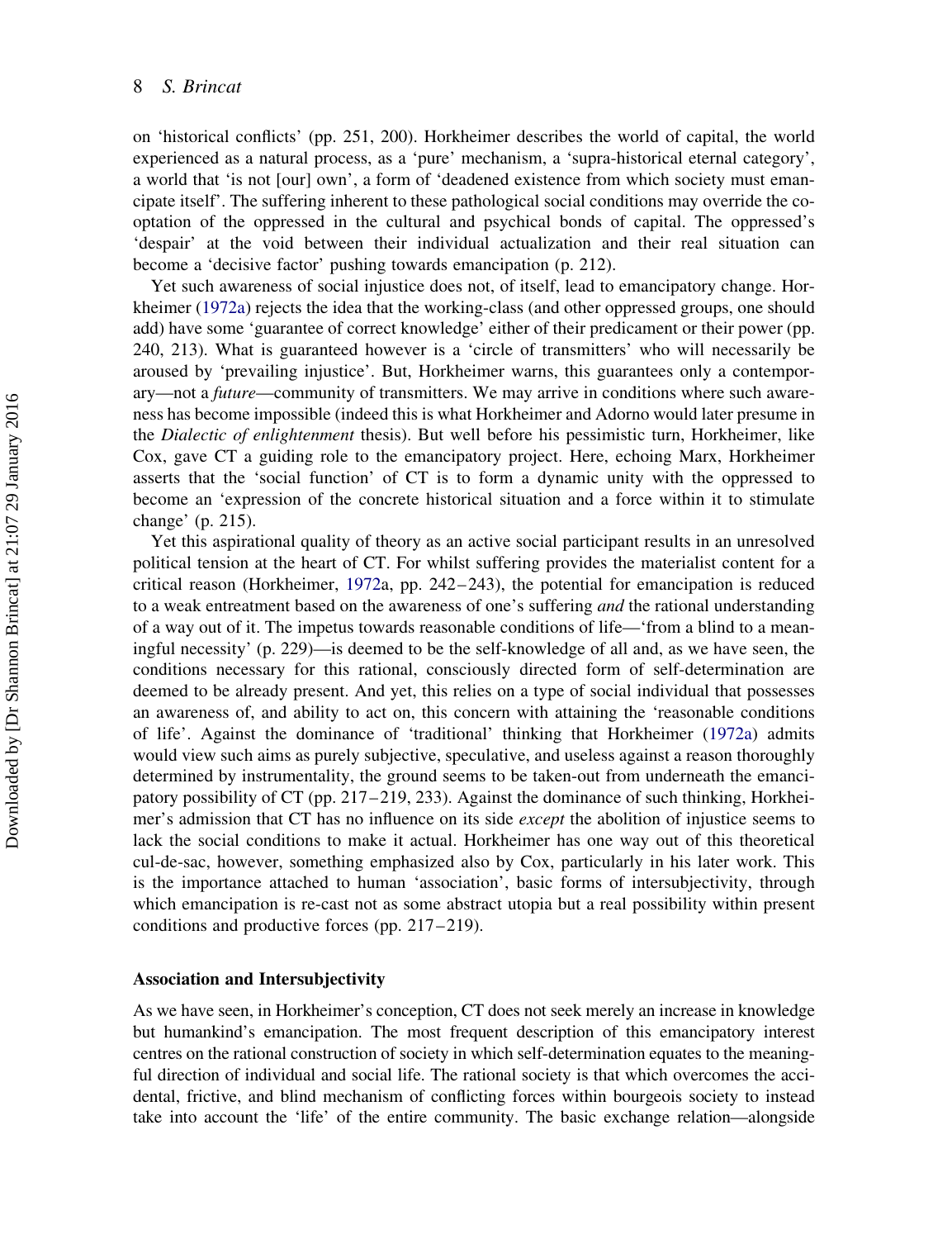<span id="page-9-0"></span>the juridical, political, and cultural aspects of bourgeois society—is regarded as the 'straitjacket' inhibiting the further development of human association (Horkheimer, [1972](#page-15-0)a, pp. 213, 229, 23). However, bringing together CT and the empirical insights of the social sciences leads to understanding how the exchange economy must, necessarily, lead to a heightening of social tensions: restrictions on individual free development, growing inequality, and increasing toil (pp. 226– 227). It is humankind's striving against this restriction under capitalism that generates the constant 'potential' for emancipatory transformation of which CT can help guide (see esp. Horkheimer, [1971](#page-15-0)). Emancipation is defined by this struggle for the 'general interest' inclusive of the free development of all individuals, the just allocation of scarcity, and equality in community (Horkheimer, [1972](#page-15-0)a, p. 246; see Held, [1980](#page-15-0), p. 197).

Horkheimer's 'rational society' therefore places intersubjectivity—how we associate—at the centre of the emancipatory project, and explains why CT has privileged access into this form of social inquiry. This is because Horkheimer cast CT as part of the philosophical line of thought that sought to overcome the tendency, so pronounced in late modernity, of being rooted in the isolated subject (*Einzelpersönlichkeit*). Instead of an autonomous creature, the Hegelian tradition saw the overarching structures of the socio-historical totality that gives (or conditions) the subject, giving it 'objective form' (Horkheimer, [1995](#page-15-0), pp. 1–2). The notion of positive and social freedom upheld by the FS was grounded in Hegel's search for the unification of the universal and particular in ethical community (see Jay, [1996](#page-15-0), p. 276). As such, Horkheimer's CT opposed the illusion of both an individual atomized from society (as in liberalism) and an individual subsumed under a false collectivity (nationalism) but instead sought to focus on the subject as a relation. As Horkheimer describes it, CT deals with the human subject as 'a definite individual and his real relation to other individuals and groups', one in conflict with other classes, and one immersed in a 'web' of relationships with the social totality and nature (Horkheimer, [1972a](#page-15-0), p. 211). In his opening address for the Institute, its research programme was said to be directed to explore the relations of intersubjectivity, specifically, between the economic life of society, the psychical development of individuals, and the changes in culture (Horkheimer, [1995,](#page-15-0) p. 12). Moreover, Horkheimer [\(1972b](#page-15-0)) concluded that the attainment of individual happiness is a 'social achievement', echoing the Hegelian notion that one cannot be free alone and that the social conditions of happiness can be rendered pathological, given deformations in human association within bourgeois society (p. 252). Though Horkheimer [\(1972a\)](#page-15-0) regarded the 'circle of solidarity' to be narrow for this transition towards emancipation, his musing that even in a gang of thieves may have positive traits of human community both exposes the relational deficiencies of our time and the potentials within it (pp. 241–242).

Horkheimer suggested that education, rather than social position or income, provided the best possibility for developing 'a wider vision' regarding human association (p. 221). Yet the limit of Horkheimer's analysis—and the FS generally—was the myopic focus on the Western subject from which this vision was to emanate. CT was to be guided by a search for the praxis of emancipation, a generalizable interest (Allgemeinheit), and yet, despite sporadic references to social struggles in the global periphery and colonially subjugated peoples, it looked only inwardly to the West. Part of this is evident in Horkheimer's ([1995\)](#page-15-0) emphasis on Hegel's Philosophy of History in his foundational comments on CT, made with little problematization of its core tenants. Moreover, he sought to initially apply CT to 'skilled craftspeople and white collars workers in Germany', and whilst he intimated an intention to examine other developed European countries, this Eurocentric and modernist narrative came to pollute the entire endeavour (pp.  $11-12$ ). Viewed in this light, Horkheimer's late retreat to theology as the expression of humanity's longing to establish a free and just community can be seen as a response of his own failure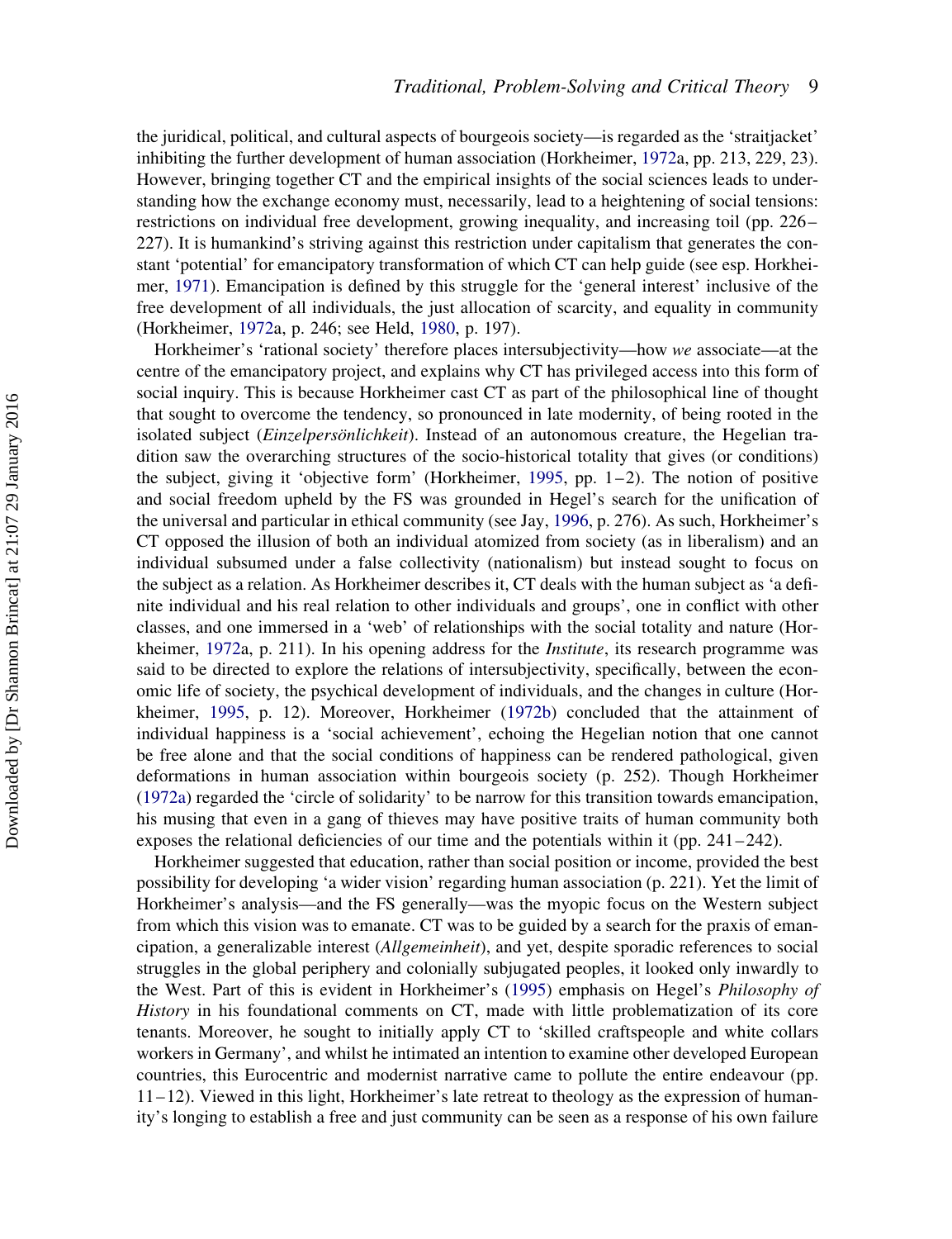<span id="page-10-0"></span>to engage with global sociology and the possibilities within humanity taken as a whole. As such, it is by broadening the notion of intersubjectivity that the thought of Cox is most effective in overcoming the methodological nationalism and Eurocentrism of CT by giving it new cat-egories.<sup>[6](#page-14-0)</sup> Indeed, one could borrow from Cox's comments on Spengler that the Copernican Revolution that must take place within CT is that the West is not the centre to which all other societies revolve—and that there exist multiple emancipatory currents outside this socio-cultural sphere (Cox, [2001,](#page-14-0) pp. 105, 108).

#### Intersubjectivity: Human Association as Civilizational Coexistence

Even in interviews, Cox [\(1981\)](#page-14-0) has remained guarded on his own normative position regarding the social 'choices' that he considers feasible in the 'range' of alternatives to existing order (p. 130). On the strategic role CT can play in social transformation, Cox [\(1981\)](#page-14-0) is far more comfortable with using indicative terms such as 'directed towards' or 'leads towards' or 'concerned', consistently emphasizing a more accurate historicism rather than the desired aim or purpose such transformation should be directed towards. Whilst this importance attached to historical process continues throughout his work, in his later conceptual refinements of CT, 'theory' begins to become expressed more actively—he even quotes Marx's dictum favorably that the study of society is made in order to change it (Cox, [1996b,](#page-14-0) p. 28). At this point, a discernable interest in 'how people can participate in creating new forms' becomes of equal concern to the actual process of transformation (Cox, [2007](#page-14-0), p. 516)—a point at which we come full-circle to his ideal of 'normative choice' in socio-political orders made in 1981. In particular, a 'new form' of human association becomes a focal point of Cox's hopes—what he refers to broadly as 'civilizational co-existence'—the normative commitments of which offer the most clear illustration of the emancipatory content of Cox's thought. Moreover, it is through this development that Cox contributes towards a massive and necessary shift in the tradition of CT as a whole by emphasizing social relations at the local *and* global levels. This pushes the typical analytical categories of 'intersubjectivity' through what Cox [\(1992a](#page-14-0)) calls an 'enlarged conception of global society' (pp. 162–163), which, when coupled with his work on the internationalization of the state and globalization, offers a research programme for CT that overcomes many of the limits of the Western-centric FS. As is well known, Ruggie and Wendt popularized the term 'intersubjectivity' in IR, deploying it as a corrective to positivism in which social facts are said to not be objectively given but agreed upon by subjects. Yet this notion of intersubjectivity does not penetrate below the level of states to human-beings to which the term has been alternatively used in FS, particularly the work of its later generations (see Honneth, [1995:](#page-15-0) esp. Chapter 5).<sup>[7](#page-14-0)</sup> The benefit of Cox's account of intersubjectivity is that it reaches into these concrete relations between subjects but also such historical processes and engagements at the civilizational level. Cox's use of Khaldun's historical thought is the key example. This demonstrates the possibility of a non-orthodox IR that deploys a critical method with an 'accent' of historical materialism in such a way that can draw out the *longue durée* of civilizational relations alongside the examination of the constraints on human action to long-term change (Cox, [1995](#page-14-0), p. 24 citing Khaldun, [1967](#page-15-0)).

Following from Khaldun, Sorel, and Collingwood, Cox posits that throughout history peoples collectively confront challenges in which their social practices embrace different rationalities and normative orders. Based on this insight, the central issue for politics is that communities are formed by such struggles (Cox, [1996b,](#page-14-0) p. 28). Here, intersubjective relations between individuals and groups are assumed to be inherent to, and properly formative of, the internal processes of societies and of civilizational encounters through the 'recognition of the ontological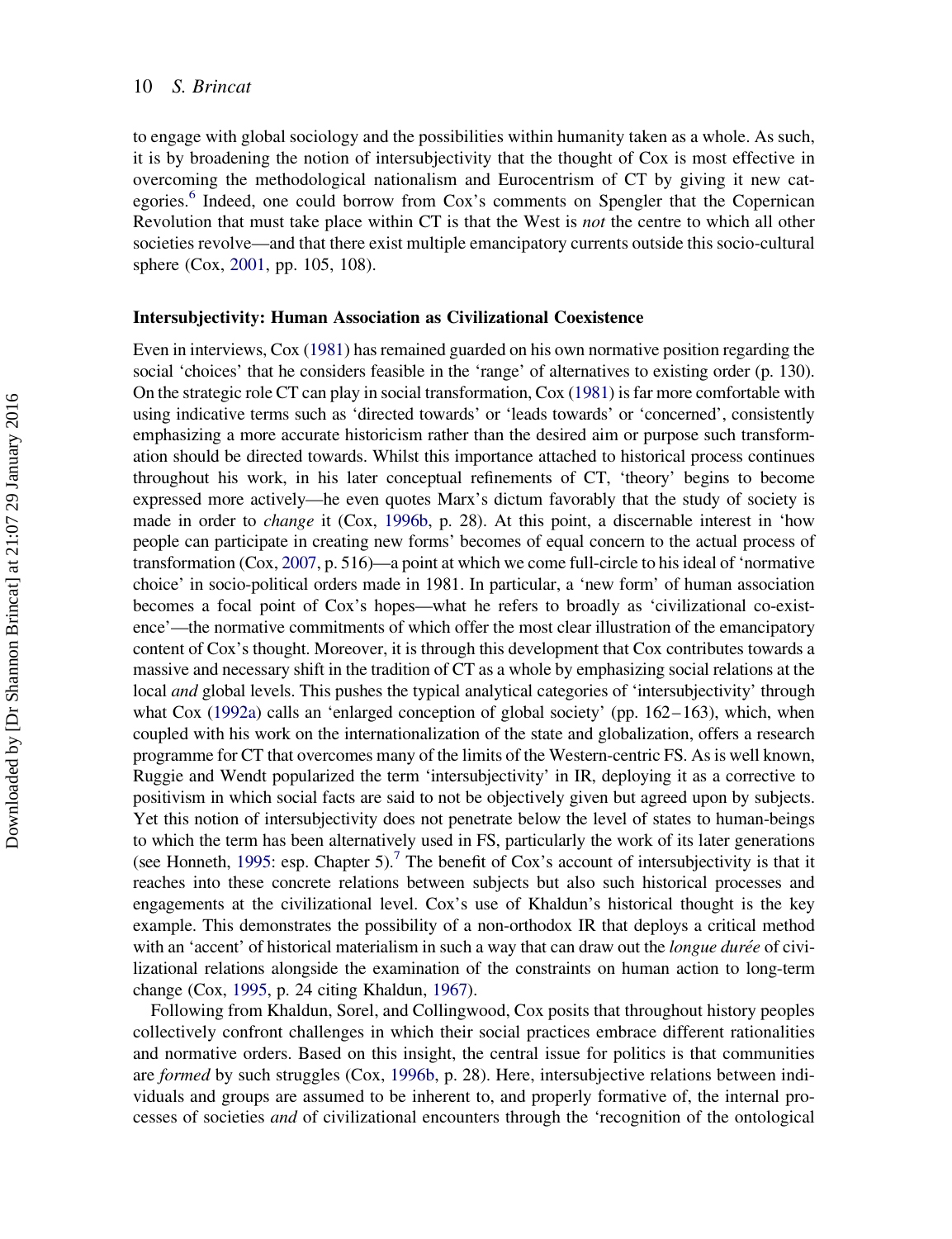<span id="page-11-0"></span>equality of other civilisations' (Cox, [2001,](#page-14-0) p. 109). It is the possibilities contained in this latter form of recognition that interests Cox most and he begins with dimensions of intersubjectivity that frame the understandings of difference between civilizations, their relations, and their transformation (p. 105). Cox inquires into civilizations as complex webs of intersubjectivity, looking for processes that may lead to what he describes as 'mutual and pacific recognition of differences among peoples' (Cox, [1995,](#page-14-0) p. 11). Consistent with his historicist form of CT, the point of access is in understanding these historical processes. Developing from Braudel and Kuhn, the ideas of the mutual borrowings across civilizations, Cox focuses on those tendencies towards the recognition of difference in community and amongst cultures and civilizations (p. 14). Thus, any commitment to universalism is tempered by relativism through the 'mutual recognition of difference in value systems among cultures and civilizations' (Cox, [1996b](#page-14-0), p. 22). In this way, recognition functions as a regulative ethic across the global community in that its principles preclude the imposition of particular concepts of emancipation on civilizations but not, of course, the possibility of mutual supports *across* civilizations.<sup>[8](#page-14-0)</sup> As Cox [\(1995](#page-14-0)) writes: '[t]he prospects of compatibility in world order depend very largely upon the strengthening of this recognition and the acceptance of difference through internal developments in each civilization' (p. 14).

In what I would describe as an outline framework for an intercivilizational process of recognition, Cox focuses on the 'bonds of solidarity'—the institutions and practices—that he believes could be the basis of 'an alternative vision of society'. Regarding his normative choice of an alternate vision of society, Cox is at his most speculative when he pleads for such a vision of a 'real creative alternative' to come about. What shifts this from a mere longing to a feasible process however, relates to the problem of *asabiya*—the moral quality or sense of group solidarity—that Cox upholds as essential to the creation (or decay) of a community (Cox, [1995,](#page-14-0) pp. 23– 24). Processes contributing towards intercivilizational learning—those leading to the strengthening of a global asabiya as a 'new social and political solidarity' (Cox, [2007](#page-14-0), p. 35, [1992b\)](#page-14-0) become of key importance (Cox, [1996b](#page-14-0), p. 35, [1992b](#page-14-0)). The basis for a consciousness towards such a new global order is self-knowledge that relativizes and challenges the commonsensical views of one's own society and is considered an important starting point for a knowledge of others (see Cox, [2007,](#page-14-0) p. 517). $9$  As such, for civilizational coexistence, 'mutual comprehension' or the 'ability to enter into the mental framework of the Other' is essential for this vision of peaceful coexistence (Cox, [2001](#page-14-0), p. 105). Alamuti discusses Cox's argument on the coexistence of civilizations and the problem of mutual comprehension, positing a defense of openness to individual and collective learning as being the key to a just order (Alamuti, [2015,](#page-14-0) p. 244, note 1). Cox ([2001\)](#page-14-0) links this sentiment to Collingwood's notion of 'generating civility' and Bakhtin's notion of the condition of dialogue as the mutual recognition of self-conscious beings (pp. 121–125). Decentration (Habermas) or detachment (Elias) provides similar ideas towards this necessary openness to the Other as fundamental to moral learning.

Whilst Cox seems pessimistic about the prospects for the emergence of such solidarity (much like Horkheimer regarding the future 'circle of transmitters'), we can see in his stated hopes for such a possibility a clear connection to his earliest influences—Burkeian conservatism and socialist ideals—that tether his understanding of society, whether local or global, as organic and solidaristic (Cox, [1996b](#page-14-0), p. 20, [2012](#page-14-0), p. 16). Here, Cox's [\(2001](#page-14-0)) key achievement has been his ability to re-capture the possibilities for *coexistence in the plurality of civilizations* (pp. 108–109), a possibility obscured and lost to those that have depicted civilizational encounters under Americanized (Luce), teleological (Fukuyama), or conflictual (Huntington) models, rather than in dynamic, relational terms. Tehranian takes up such a historical approach, anticipating some of the arguments here, as consistent with a Coxian framework that rejects the false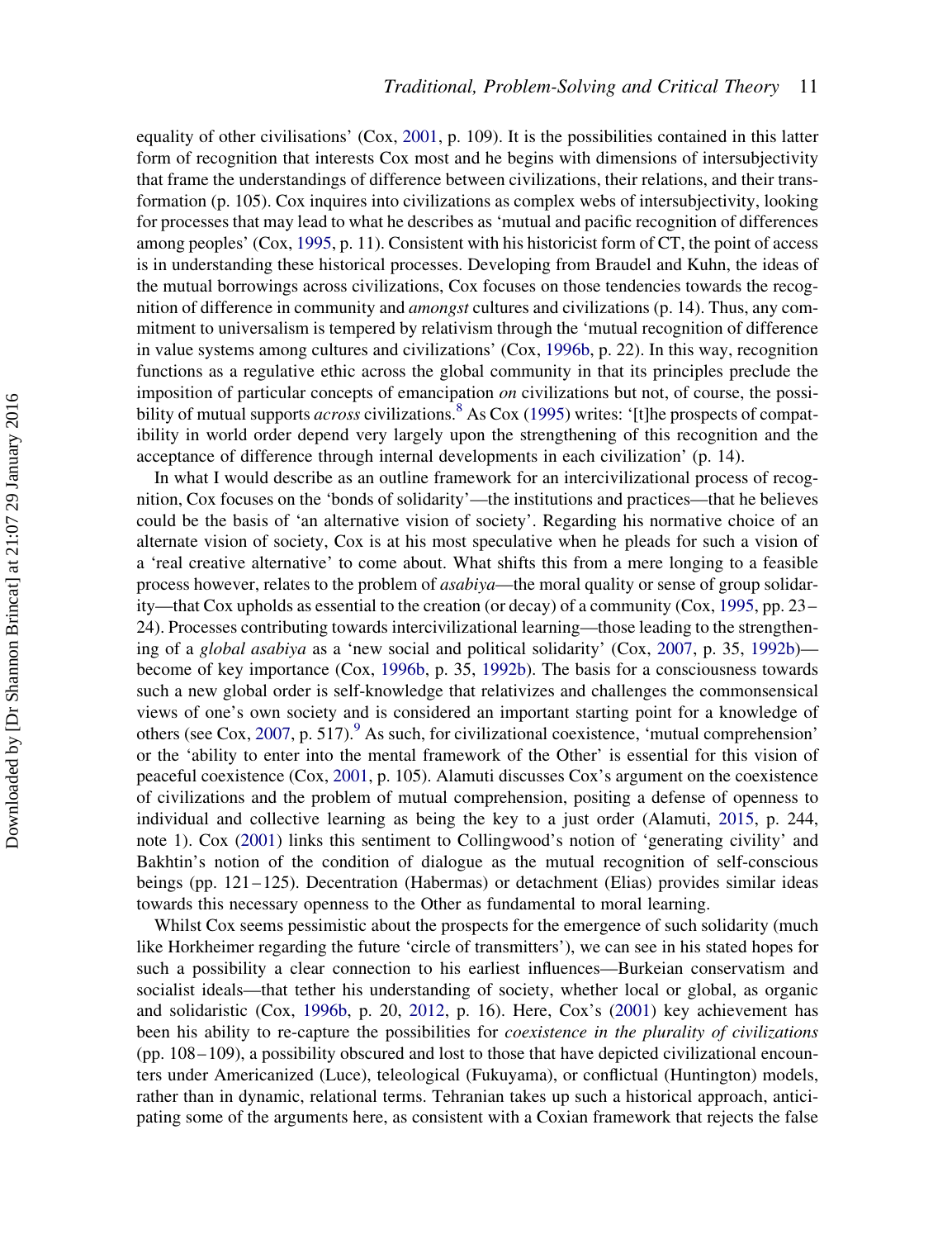<span id="page-12-0"></span>choice between the end of history or the clash of civilizations that dominate so much thinking in IR (Tehranian, [2016,](#page-15-0) p. 41). Cox [\(2007](#page-14-0)) speculates on the conditions for the mutual recognition of distinct civilizations to emerge—or what he calls the 'material basis for coexistence in diversity' (p. 513)—as including: elements of shared consciousness that can bridge the distinct traditions and sources of intersubjective meanings; the maintenance of the biosphere; and the governance of a plural world through social solidarity, equality, restraints on violence, and human rights (see Cox, [2007,](#page-14-0) p. 523, pp. 526–527, [2001,](#page-14-0) p. 126). Whilst these conditions are immanent, they remain in contradiction in power, production, and social forces.

Accordingly, it is important to note that Cox does restrict the possibilities in this relational/ recognitive process. Specifically, Cox limits such recognition to the enhancement of one's subjective understanding regarding the different perspectives, understandings, and perceptions of the world of the 'other'. It functions more as a form of reflexivity on the conditioning of our own thoughts/perspective—a self-awareness of the cultural situatedness of our own mind and thereby contributing to the possibility of mutual recognition. This downplays the relational aspect of intersubjectivity in favour of the *subjective*. For one could contend that intersubjectivity is formative of the very perspectives, understandings, and perceptions of the subject. These are not created by the subject and related outwardly but are intersubjectively mediated all the way down. This means that social relations remain fundamental. Whilst Cox ([2001\)](#page-14-0) does give some indication that changes in intersubjectivity emanate from the 'bottom', that is, from injustices in civil society and the generation of new social norms through social struggle (p. 125), this does not yet equate to a full theory of intersubjectivity for IR but gestures towards it. Moreover, if such corrective work could be achieved, Cox's [\(2001](#page-14-0)) intercivilizational approach to intersubjectivity (p. 110) would then overlap with the empirical and normative conditions of central concern to more recent developments in the FS, specifically, Axel Honneth's theory of recognition that looks to the forms of 'intersubjective understanding' that make possible politically significant emancipatory practices through domination-free networks of interaction (see Honneth, [1995](#page-15-0), pp. 97, 106). Such shared interests could form the basis of a productive research endeavour combining forms of CT in social theory and CIT in IR—a question beyond the scope of this paper to address, however. Whilst Cox's connection to a fully fleshed recognition theoretic should not be over-played, the remarkable synergies with Honneth lend impetus for further research into recognition in the cosmopolitan or intercivilizational sphere—and support Cox's ongoing association with the label CT.

# Conclusion

Cox's meaning of 'critical' in his own approach has been always *sui generis* and yet bears a number of synergies with Horkheimer. As we have seen, Horkheimer's set-up of the critical divide actively combined CT with other theoretical and empirical approaches as a means to ground practical, social inquiry into emancipation. He saw freedom as a social achievement, with the liberation of the individual as possible only in a rational society. Yet the application of this radical method was limited by the FS's myopic focus on the West that curtailed its understanding of the social totality. In distinction, Cox's set-up of the critical divide tended towards separating CT from other approaches—particularly positivist and neorealist accounts. His work was less normatively driven by emancipation but which, nevertheless, remained a consistent theme, albeit one under-theorized. In particular, Cox's critical historicism contributed significantly to the opening up of CT towards the emancipatory possibilities located in civilizational coexistence, something that promises the radical extension of intersubjectivity to the human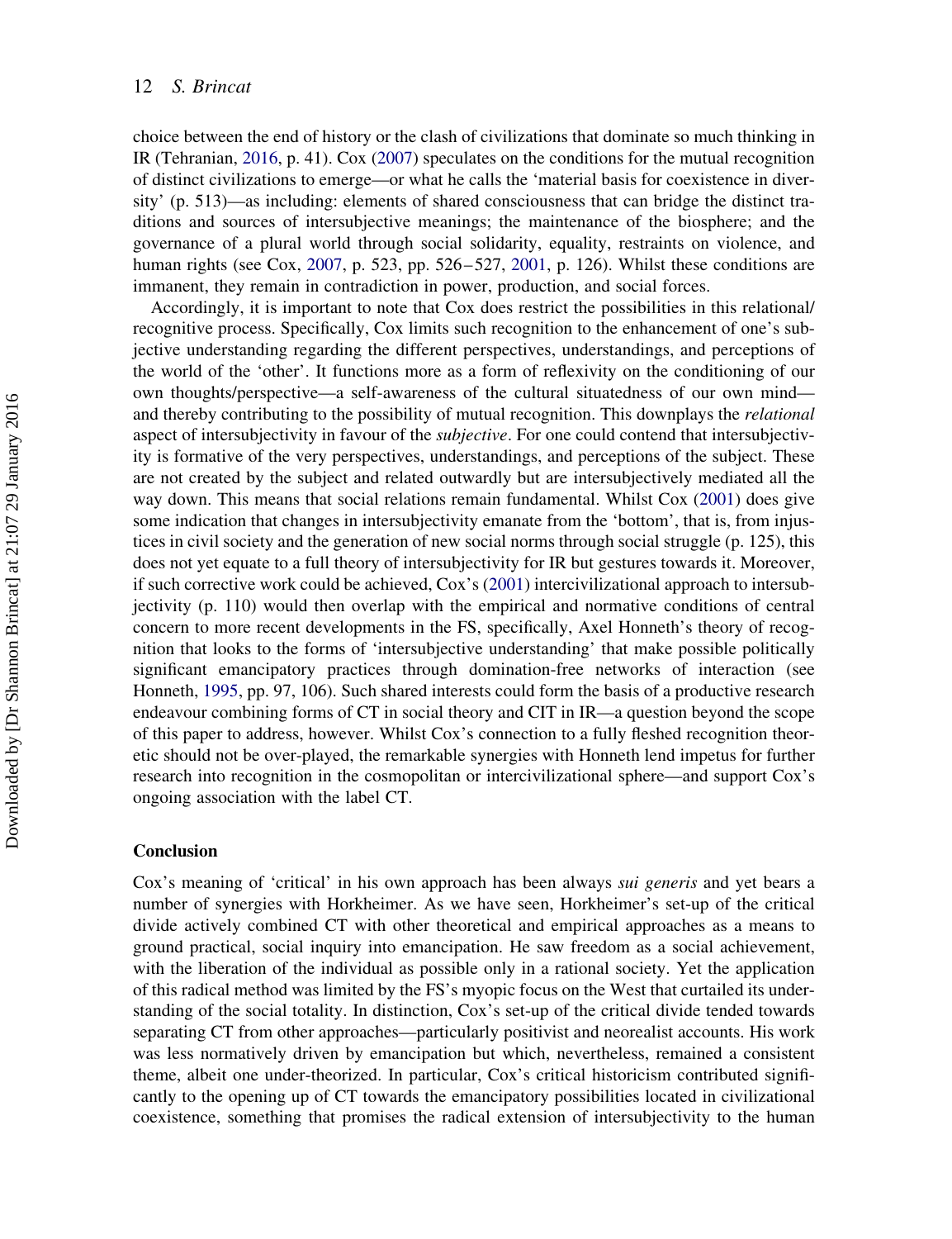<span id="page-13-0"></span>community taken as a totality. This refined intersubjective ontology promises much for the future of a 'critical' theory that holds to an emancipatory interest.

But this reading cuts against many of Cox's interlocutors. For some, like Persuaud, Cox provides first and foremost a theory of domination and resistance. This is patently true in terms of what it primarily addresses: the existing composition of social forces and the forms of domination within this status quo. But to linger here is to risk remaining one-sided. For Cox is above all a dialectician and, as such, we must give equal consideration to the affinity or the 'other-side' of this form of domination: emancipation. Of course, the positivity of socio-political order must be our principal concern, given that we as humans experience it as suffering. But resistance is always purposive, it is not intended to preserve domination, but to remove or alter the conditions of suffering. Sublation, or the possibility of sublation, must be given its due lest we fall to the illusion of that which is. For others, like Kubalkova, my reading is too much of an attempt to mainstream a 'critical theory' of IR as a generic term, much less as a movement, as the differ-ences between Cox and others associated with CIT are too vast.<sup>[10](#page-14-0)</sup> Yet, at its core, and particularly so in his later work that actively seeks the extension of solidarism between civilizations, Cox presents a distinct, normative choice for an alternative vision of the human future that is open, just, and dialogic. Here, his work is less in the 'philosophical mode' of CT that is endangered by its own cultural insignificance, towards one concerned in concrete terms with the real, historical world, and the question of how humans can continue to relate with each other, presenting this as problem of *our* moral and social choices on a world-scale. This is Cox's greatest lesson to us—but it is also a theme shared with the emancipatory commitments of the FS. To separate them would be an artifice based on the intellectual development of a discipline, rather than seeking out shared theoretical and political commitments that are far more important.

And it is on his question of politics that answers why Cox's work is not read widely in the North American academy. This field prefers the safe apoliticism of constructivism that serves the status quo that seeks to explain through elite politics like norms entrepreneurs and cascades, rather than the critical and emancipatory content of Cox's (and Horkheimer's) thought that is immersed in real social relations and the possibilities for change contained within them. It is because of the critical content of Cox's ideas—his implicit emancipatory commitments—that he remains a 'fugitive' in the academy (see Leysens, [2008](#page-15-0)) and which, more than anything else, proves my argument regarding the 'critical' content of his thought and the appropriateness of the label accordingly. It is because of this critical content of Cox's ideas-his implicit emancipatory commitments-that he remains not only a 'fugitive' in the academy (see Leysens 2008) or an 'eccentric' (this is Susan Strange's label, see Cox, 2012: 18, 23-24), but why he must be considered a 'critical' theorist. For even though the FS did not form a significant part of his canon, Cox shares the content of their concerns as the main purpose to which his theory is to serve. Cox therefore can be seen—as Susan Strange would have said—a 'Critical Theorist' in the best sense of the term.

#### Disclosure Statement

No potential conflict of interest was reported by the author.

#### Notes

1 In this article I use CT to designate Horkheimer's approach and the theoretical programme as developed by the Frankfurt School FS. This has become customary in the literature, even though in his essay 'Traditional and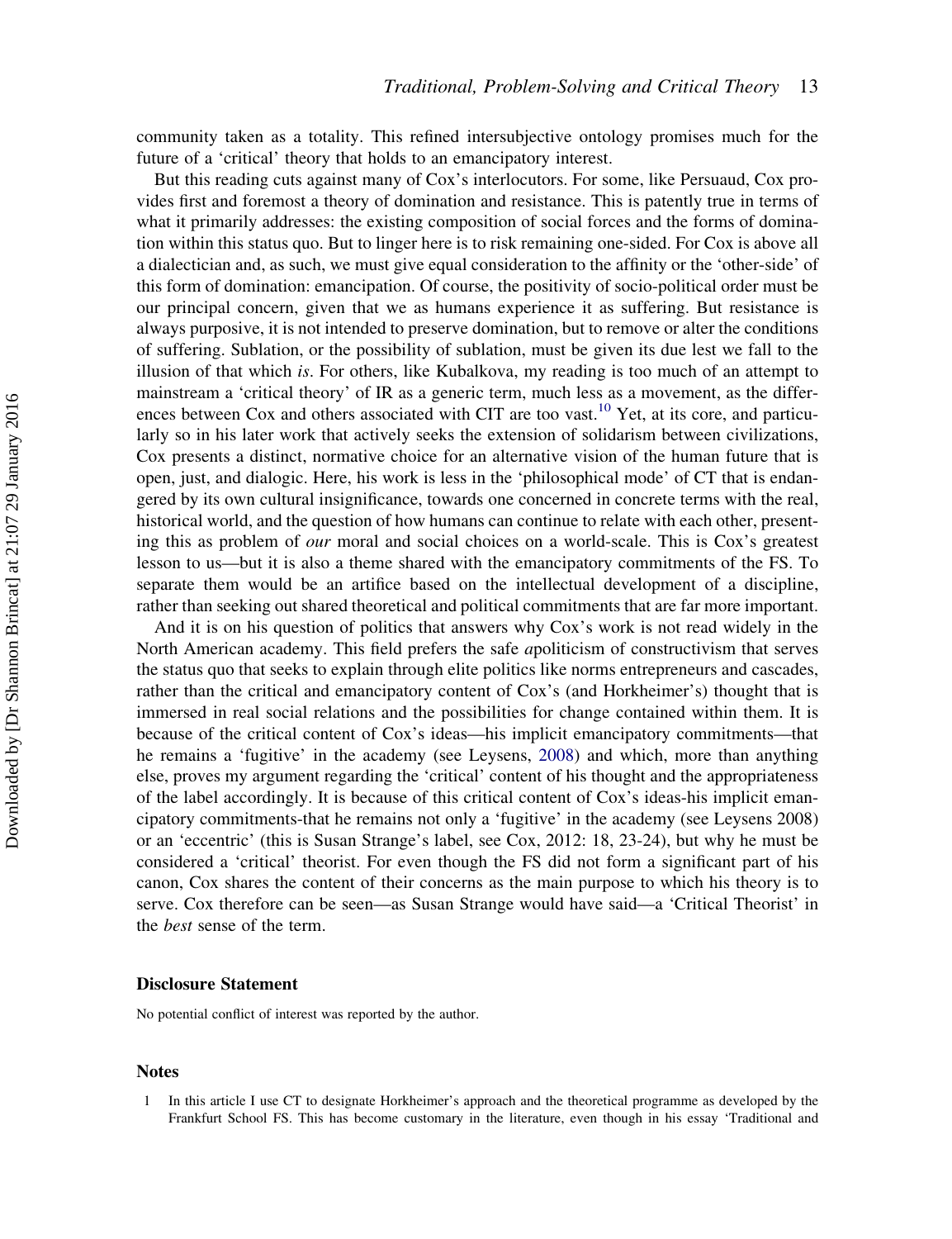<span id="page-14-0"></span>Critical Theory' Horkheimer [\(1972](#page-15-0)) uses lower cases when expressing this term and frequently describes it not just as a theory but also as an 'attitude' or 'thought'.

- 2 On the FS, see generally Dubiel (1985). On Horkheimer's influence in IR, much less has been explored. For exceptions, see Hoffman ([1987\)](#page-15-0) and Brincat (2012).
- As the article focuses on these two essays and for reasons of length, wider reflections on Cox and Horkheimer's corpus of work are made only to shed light on aspects of how each sets up the 'critical' divide.
- Nevertheless, despite this 'unhelpful choice of words', Booth (2007) sees in Cox an attempt to infuse theory and practice with the idea of struggling to make a better world, in which CT becomes a tactical and strategic action for emancipatory purposes (pp. 48, 198, 264, 242–244).
- 5 The period where Cox was primarily concerned with Gramsci, history and globalization. For a periodization of Cox's work, see Cox and Sinclair (1996, pp. 537–544).
- 6 For an exemplary critique of CIT on the grounds of its Eurocentrism, see Hobson [\(2007](#page-15-0)).
- 7 I thank Vendulka Kubalkova for a discussion on this point.
- While Cox is discussing gender in this particular reference, the point can also be generalized concerning the respect of difference (see Cox, 1995, p. 14).
- 9 Note the overlap with Horkheimer's emphasis on the importance of education for developing such a 'vision', explored above.
- 10 Both Persaud and Kubalkova's readings were based on lively discussions at 'On Robert W. Cox's Contribution to IR, IPE and IS', at the ISA 56th Annual Convention, 19 February 2015, New Orleans.

#### References

Alamuti, M. M. [\(2015](#page-11-0)). Critical rationalism and globalization: Towards the sociology of the open global society. London: Routledge.

Booth, K. ([2007\)](#page-4-0). Theory of world security. Cambridge: Cambridge University Press.

- Brincat, S. (2012). On the methods of critical theory: How CIRT has advanced the project of emancipation in the early Frankfurt School. International Relations, 26(2), 218–245.
- Cox, R. W. ([1977\)](#page-6-0). Labour and hegemony. International Organization, 31(3), 385–424.
- Cox, R. W. ([1981\)](#page-1-0). Social forces, states, and world orders: Beyond international relations theory. *Millennium*, 10(2), 126–155.
- Cox, R. W. ([1983\)](#page-6-0). Gramsci, hegemony and international relations. Millennium Journal of International Studies, 12(2), 162–175.
- Cox, R. W. [\(1987](#page-4-0)). Production, power, and world order: Social forces in the making of history. New York, NY: Columbia University Press.
- Cox, R. W. ([1992a](#page-10-0)). Multilateralism and world order. Review of International Studies, 18(2), 161–180.
- Cox, R. W. ([1992b](#page-11-0)). Towards a posthegemonic conceptualisation of world order: Reflections on the relevancy of Ibn Khaldun. In J. N. Rosenau & E.-O. Czempiel (Eds.), Governance without government (pp. 132-159). Cambridge: CUP.
- Cox, R. W. ([1995\)](#page-3-0). Civilizations: Encounters and transformations. Studies in Political Economy, 47, 1–31.
- Cox, R. W. [\(1996a\)](#page-6-0). Globalization, multilateralism, and democracy. In T. Sinclair (Ed.), Approaches to world order (pp. 524–536). Cambridge: CUP.
- Cox, R. W. [\(1996b](#page-6-0)). Influences and commitments. In T. Sinclair (Ed.), Approaches to world order (pp. 19–38). Cambridge: CUP.
- Cox, R. W. ([2001\)](#page-10-0). Civilizations and the twenty-first century: Some theoretical considerations. International Relations of the Asia-Pacific,  $1(1)$ ,  $105-130$ .
- Cox, R. W. ([2007\)](#page-6-0). 'The International' in Evolution. Millennium Journal of International Studies, 35(3), 513–527.
- Cox, R. W. [\(2012](#page-2-0)). For someone, and for some purpose. In S. Brincat, L. Lima, & J. Nunes (Eds.), Critical international relations theory and security studies: Interviews and reflections (pp. 18, 23–24). London: Routledge.
- Cox, R. W., & Sinclair, T. (1996). Complete bibliography of works by Robert W. Cox to 1995, approaches to world order. Cambridge: CUP.
- Devetak, R. [\(2014](#page-6-0)). A rival enlightenment? Critical international theory in historical mode. International Theory, 6(3), 417–453.
- Dubiel, H. (1985). Theory and politics. Cambridge, MA: MIT Press.
- Hamati-Ataya, I. ([2013\)](#page-6-0). Reflectivity, reflexivity, reflexivism: IR's 'reflexive turn' And beyond. European Journal of International Relations, 19(4), 669–694.